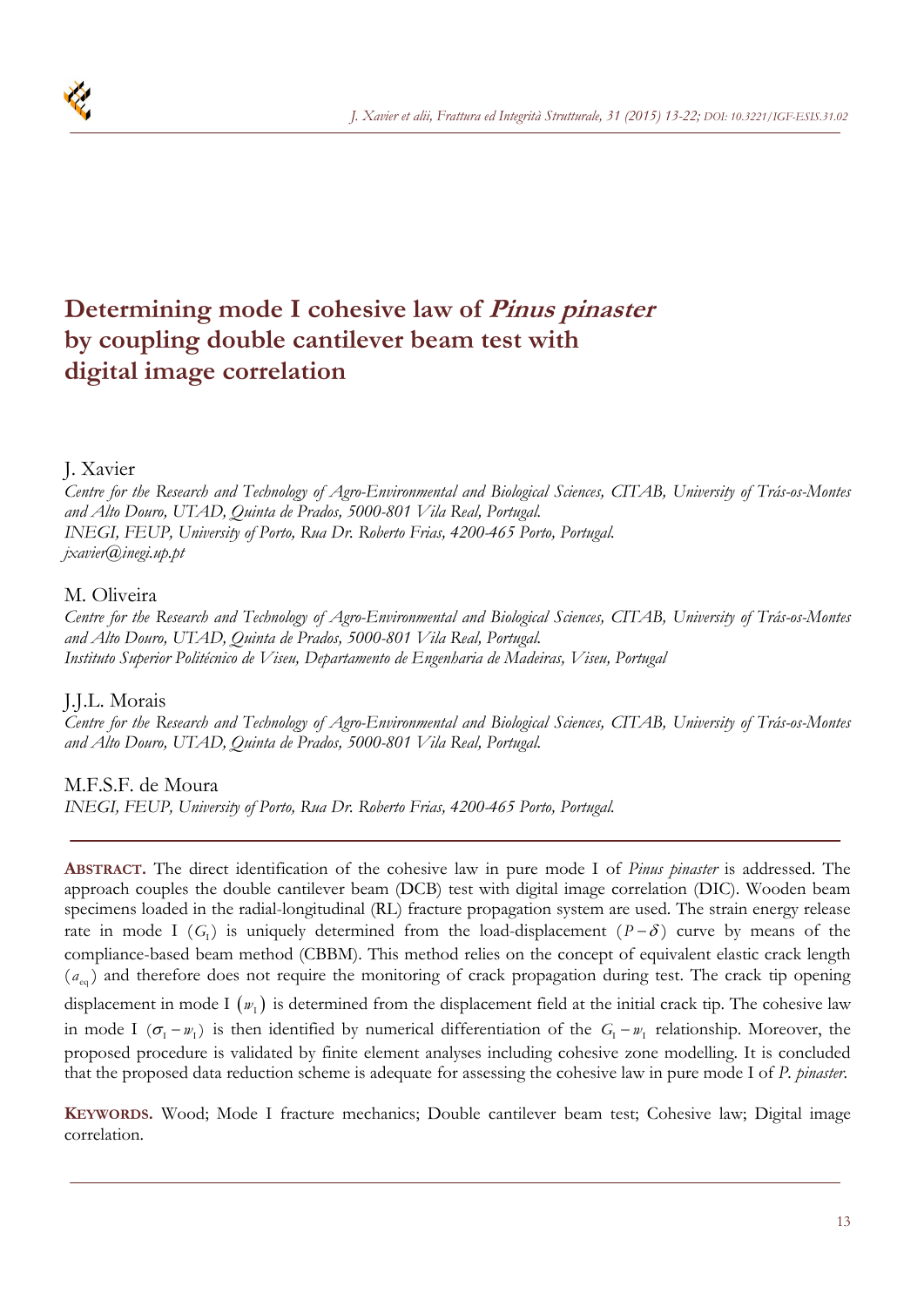

### **INTRODUCTION**

ood is a hierarchical, anisotropic and heterogeneous composite material formed by trees. Recently, green composites based on lignocellulosic fibres and forest-based resources have attracted increasing interest in both research and market [1, 2]. Moreover, in a policy of sustainability, wood and wood products are increasingly W ood is a hierarchical, anisotropic and heterogeneous composite material formed by trees. Recently, green composites based on lignocellulosic fibres and forest-based resources have attracted increasing interest in both re utilisation of wood material, several issues must be further investigated. One fundamental aspect concerns the fracture mechanical behaviour of wood.

Relatively extensive fracture process zones (FPZ) are observed in wood due to fibre bridging and micro-cracking ahead of the crack tip [4]. However, the microstructural mechanisms in wood fracture are usually confined to a region of reduced thickness [5]. Therefore, at the macroscopic scale, the wood behaviour in the FPZ can be conveniently described through a phenomenological constitutive cohesive law [6, 7]. In order to obtain the cohesive law, one approach consists in minimising an objective function quantifying the difference between numerical and experimental load-displacement  $(P - \delta)$  curves by inverse analysis, assuming a given shape of the softening law. This approach, however, is semi-empirical and does not guarantee the uniqueness of the solution.

Notwithstanding, it has been shown that the inverse identification of cohesive laws provide good agreement between experimental and numerical finite element simulations [7, 8]. Instead, a direct method for evaluating the cohesive law can be proposed based on independent determination of strain energy release rate and crack tip opening displacement (CTOD) [9]. The advantages of this approach are:

(i) the shape of the cohesive law does not need to be assumed a priori;

(ii) the cohesive law is determined based on local measurements.

In this work, a direct identification of the cohesive law in mode I of *P. pinaster* was investigated by coupling the double cantilever beam (DCB) test with digital image correlation (DIC). Specimens oriented in the radial-longitudinal (RL) propagation system were used. The strain energy release rate in mode I ( $G<sub>1</sub>$ ) was explicitly determined from the *P* –  $\delta$ curve by means of the compliance-based beam method (CBBM). This data reduction scheme is based on the concept of equivalent elastic crack length ( $a_{eq}$ ) and, therefore, does not require the measurement of the crack length during test. An

independent evaluation of CTOD in mode I  $(w<sub>1</sub>)$  was determined from displacement fields at the initial crack tip. The direct differentiation of the  $G_1 - w_1$  curve and the reconstruction of the  $\sigma_1 - w_1$  cohesive law, by means of least-squares regression using a continuous approximation function, were addressed. The proposed procedure was also validated by finite element simulations including cohesive zone modelling.



Figure 1: Schematic representation of the DCB test ( $2h = 20$  mm,  $L_1 = 300$  mm,  $L = 280$  mm,  $B = 20$  mm and  $a_0 = 100$  mm).

# **DATA REDUCTION**

he DCB test is schematically shown in Fig. 1. The specimen is a  $L_1 \times 2b \times B$  mm<sup>3</sup> rectangular beam. The resistance curve (*R*–curve) can then be determined from the Irwin-Kies equation The rest of the state of the state of the state of the state of the state of the state of the state of the state of the state of the state of the state of the state of the state of the state of the state of the state of th

$$
G_{\rm I} = \frac{P^2}{2B} \frac{\mathrm{d}C}{\mathrm{d}a} \tag{1}
$$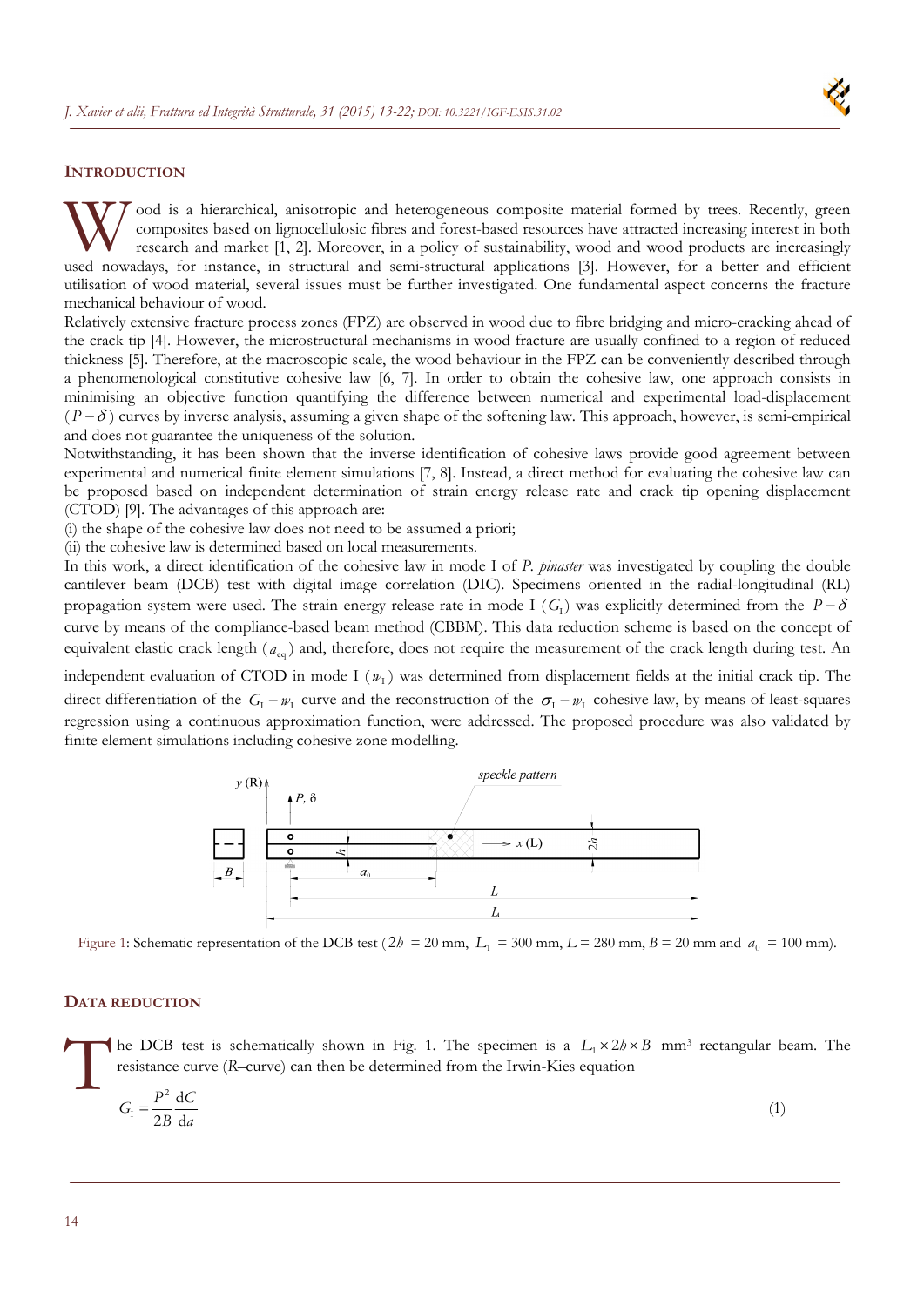in which  $C = \delta / P$  is the compliance. From the Timoshenko beam theory and Castigliano theorem an expression for the compliance of the DCB specimen can be obtained. This equation can be solved for the flexural modulus ( $E_f$ ) using an initial compliance  $(C_0)$  and the corrected initial crack length  $(a_0 + \Delta)$  as [4]

$$
E_f = \left(C_0 - \frac{12(a_0 + \Delta)}{5BbG_{LR}}\right)^{-1} \frac{8(a_0 + \Delta)^3}{Bb^3}
$$
 (2)

where  $\Delta$  accounts for root rotation effects and can be determined from finite element analysis [4], and  $G_{LR}$  is the shear moduli of the material. The CBBM is based on  $a_{eq}$ , which is considered to account for the FPZ effect at the crack tip as given by:  $a_{eq} = a + \Delta + \Delta a_{FPZ}$  [7, 10]. Finally, the application of CBBM to the DCB test yield the following expression for the strain energy release rate in mode I (resistance or *R*–curve) [4]

$$
G_{\rm I} = \frac{6P^2}{B^2 b} \left( \frac{2a_{\rm eq}^2}{E_f b^2} + \frac{1}{5G_{\rm LR}} \right) \tag{3}
$$

It is worth noting that this procedure is less sensitive to experimental errors. This is supported by the fact that the measurement of the crack length during the fracture test is not required. Besides, the inherent elastic properties variability among specimens is taken into account by computing a flexural modulus for each  $P - \delta$  curve Eq. (2).

In mode I loading, strain energy release rate  $(G_1)$  and CTOD  $(w_1)$  can be related by the following expression [9]

$$
G_{\rm I} = \int_{a}^{w_{\rm I}} \sigma_{\rm I}(\overline{w}_{\rm I}) \, \mathrm{d}\overline{w}_{\rm I} \tag{4}
$$

The cohesive law ( $\sigma_1 = f(w_1)$ ) can then be directly obtained by differentiating the above equation

$$
\sigma_{1}(w_{1}) = \frac{\partial G_{1}}{\partial w_{1}}
$$
\n<sup>(5)</sup>

This data reduction scheme, however, requires the accurate evaluation of the  $G<sub>1</sub> = f(w<sub>1</sub>)$  relationship. Moreover, a suitable differentiation algorithm must be used to avoid noise amplification in the reconstruction of the constitutive cohesive law. In order to solve Eq. (5), it is proposed here to fit the  $G_I - w_I$  data by a continuous function described by the following expression (logistic function)

$$
G_1 = \frac{A_1 - A_2}{1 + (w_1 / w_{1,0})^p} + A_2
$$
\n<sup>(6)</sup>

where  $A_1$ ,  $A_2$ ,  $p$  and  $w_{10}$  are constants to be determined in least-square sense. In this function, the  $A_2$  parameter must provide an estimation of the critical strain energy release rate:  $A_2 = \lim_{w_1 \to \infty} G_1 = G_{Ic}$ .



Figure 2: Finite element model of the DCB test (cohesive law, mesh and boundary conditions).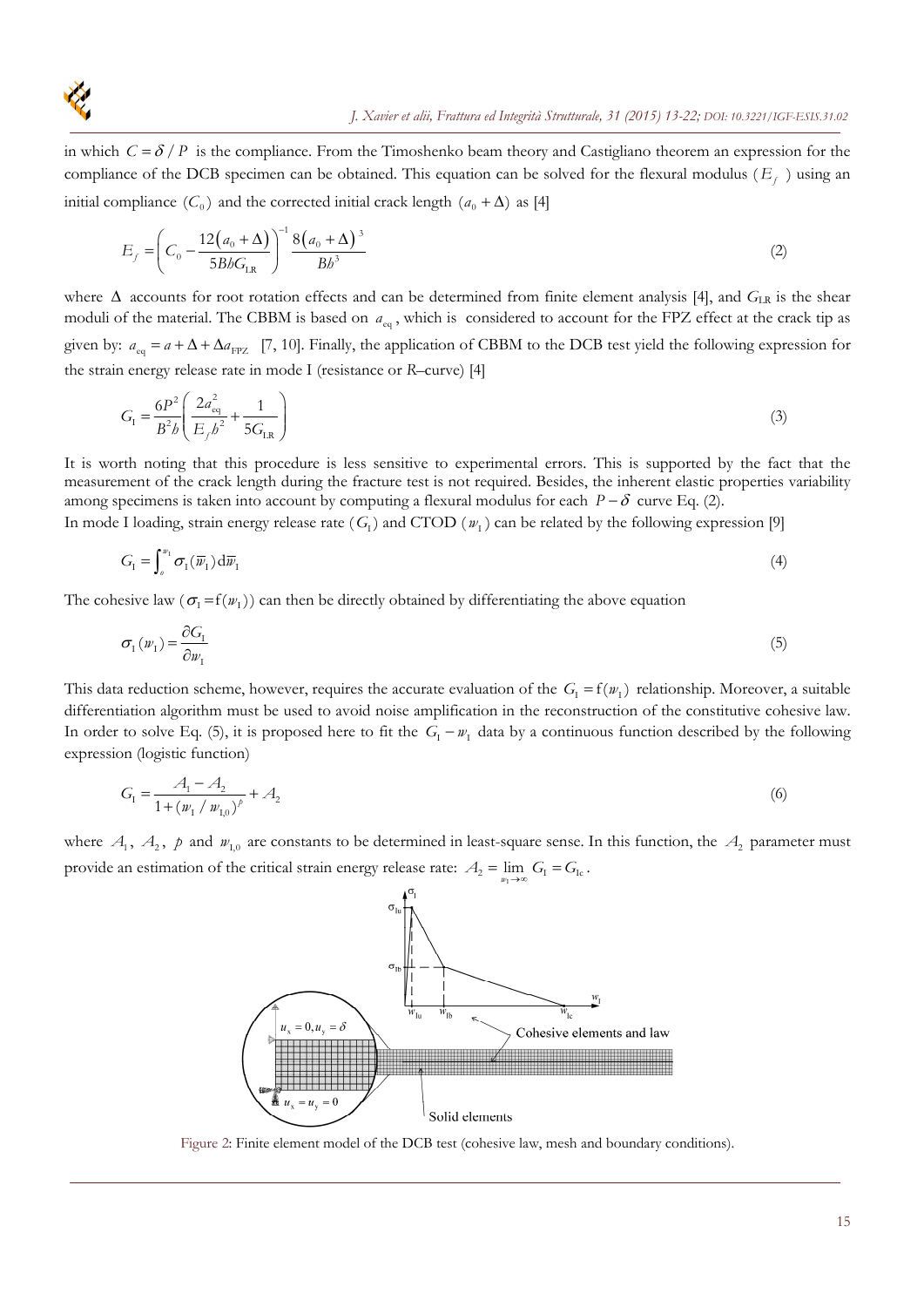

In the literature, several analytical expressions for the cohesive law in mode I have been proposed. Among them, there is the Xu and Needleman exponential law [11]

$$
\sigma_{\rm I} = \frac{G_{\rm Ic}}{w_{\rm Iu}} \left( \frac{w_{\rm I}}{w_{\rm Iu}} \right) \exp \left( \frac{w_{\rm I}}{w_{\rm Iu}} \right) \tag{7}
$$

in which  $w_{Iu}$  is the crack tip opening displacement at maximum stress ( $\sigma_{Iu}$ ) (see cohesive law in Fig. 2). The logistic (Eq. 6) and exponential (Eq. 7) cohesive laws are then compared and discussed during the analysis.

#### **DIGITAL IMAGE CORRELATION**

Ull-field optical techniques have become very important tools in experimental solid mechanics. Among them, DIC has become widely used, following the development of digital cameras and automatic digital image processing techniques [12]. This computer vision technique has the advantages of a simple principle and experimental set-up, which can switch from large down to small scales of observation. In DIC-2D, a planar object is imaged by a single principle. This computer vision technique has the advantages of a simple principle and experimental set-up, camera-lens optical system connected to a computer for real-time visualisation. It is assumed that the surface of interest has a local random textured pattern uniquely characterising the material surface. A matching process is then carried out between images taken before and after deformation. Typically, the reference (undeformed) image is divided into subsets, whose number of pixels defines the displacement spatial resolution (i.e., the smaller distance separating two independent displacement measurements). The selection of these measuring parameters, together with the quality of the speckle pattern, are key issues for determining the spatial resolution and accuracy associated to DIC measurements. Therefore, they should be carefully chosen in a compromise between correlation (small subsets) and interpolation (large subsets) errors.

#### *Crack tip opening displacement*

The CTOD in mode I  $(w_1)$  was determined by processing the displacements provided by DIC. For a complex material such as wood, this technique can be advantageous with regard to standard monitoring methods. As a procedure, the initial crack length is firstly identified in the reference (undeformed) image. A suitable pair of subsets near the crack tip is then selected. During the test, the relative displacement of these points is evaluated. The  $w_1$  can then be determined by [13, 14]

$$
w_{\rm I} = \left\| w_{\rm I}^+ - w_{\rm I}^- \right\| \tag{8}
$$

where  $w_1^+$  and  $w_1^-$  are the components of the displacement in the direction perpendicular to the crack propagation associated, respectively, to the upper and the lower cracked surface and  $\|$ . represent the Euclidean norm.

|             | <b>Mechanical Properties</b> |          |              |         | Fracture properties<br>(Mode I, trilinear cohesive law) |                               |                 |  |  |
|-------------|------------------------------|----------|--------------|---------|---------------------------------------------------------|-------------------------------|-----------------|--|--|
| $E_{\rm r}$ | $E_{\rm p}$                  | $V_{LR}$ | $G_{\rm IR}$ | $G_{L}$ | $\sigma_{\scriptscriptstyle{\rm In}}$                   | $\sigma_{\textrm{\tiny{Ib}}}$ | $w_{\text{lb}}$ |  |  |
| (GPa)       | (GPa)                        | ъ,       | (GPa)        | (N/mm)  | (MPa)                                                   | (MPa)                         | (mm)            |  |  |
| 77          | 191                          | 0.47     | 1.12         | 0.26    | 5.34                                                    | 0.49                          | 0.076           |  |  |

Table 1: Mechanical and fracture properties of P. pinaster used in the finite element analyses of the DCB test.

#### **FINITE ELEMENT SIMULATION**

wo-dimensional finite element analyses (FEA) of the DCB test under plane strain state, including cohesive zone modelling, were performed in order to validate the proposed procedure using CBBM. Nominal dimensions of the DCB specimen were (Fig. 1):  $2h = 20$  mm,  $L_1 = 300$  mm,  $L = 280$  mm,  $B = 20$  mm and  $a_0 = 100$  mm.  $\prod_{D}^{w}$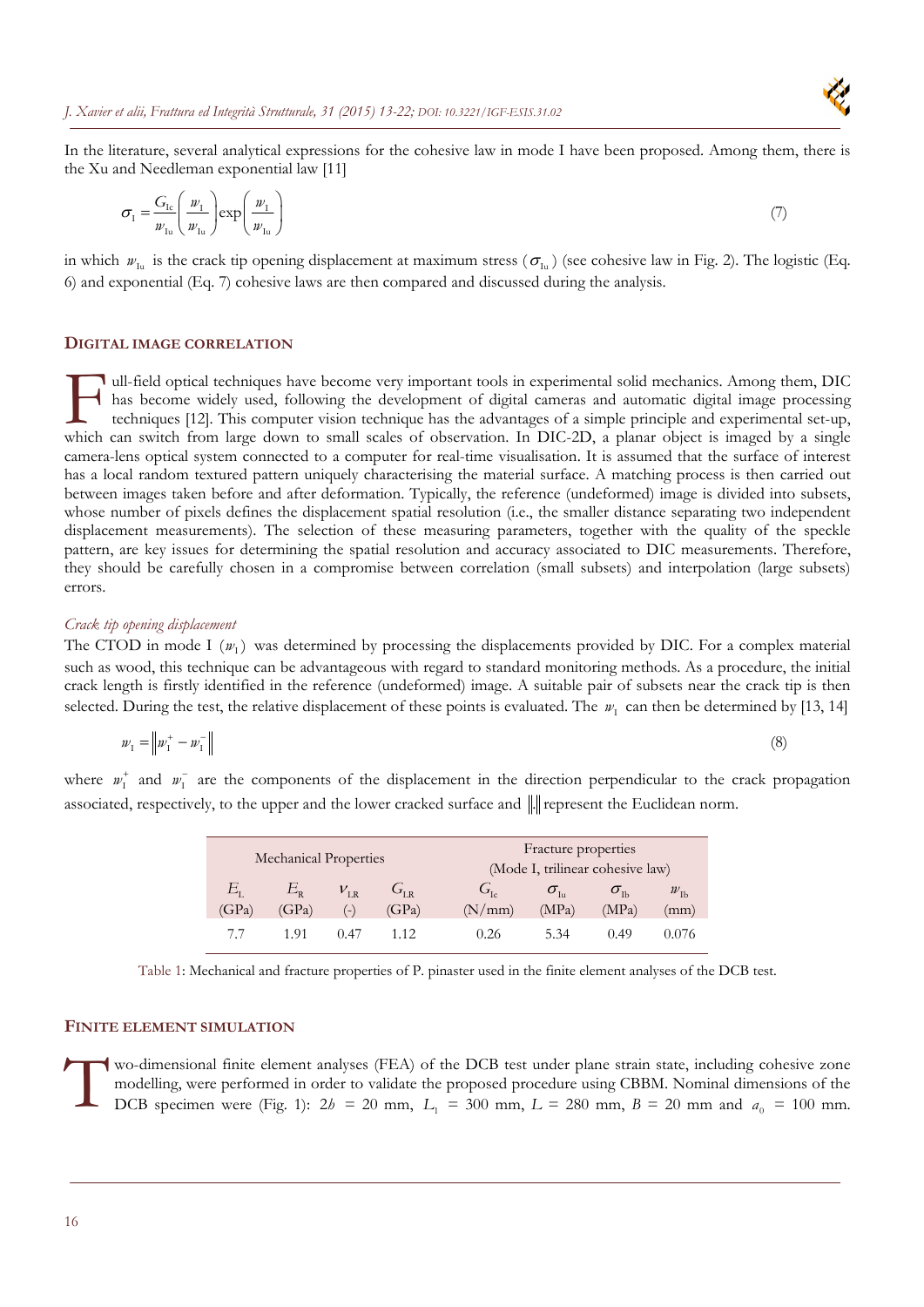

Isoparametric 8-node planar solid finite elements were used for the bulk material, whilst 6-node cohesive elements were applied along the FPZ, which in this case was confined to a line at mid-height of the specimen (Fig. 2). Wood was modelled as an orthotropic linear elastic material with properties summarised in Tab. 1 [7, 15-17].

### **EXPERIMENTAL WORK**

pecimens for the DCB test were cut from a single *P. pinaster* tree. Specimens were selected in the mature region within the stem at a given location to minimise material variability. Twelve specimens were prepared with axes oriented along the RL propagation system. The nominal dimensions of the DCB specimens were those already used Superimens for the DCB test were cut from a single *P. pinaster* tree. Specimens were selected in the mature region within the stem at a given location to minimise material variability. Twelve specimens were prepared with impacted blade to guarantee a sharp initial crack surface.

The fracture tests were performed in an INSTRON 1125 universal testing machine, with a controlled cross- head displacement rate of 3 mm/min. The load was measured by means of a 5 kN load cell, setting the gain at 50 N/V. Specimens were tested after stabilisation at laboratory conditions of 60-65% relative humidity and temperature of 20-25 ºC.

The ARAMIS DIC-2D system was used in this work [18-20]. The speckled pattern required in the DIC method was painted over the region of interest by means of an airbrush to guarantee suitable granulometry, contrast and isotropy at the scale of magnification. For DIC analyses, a subset size of  $15\times15$  pixel<sup>2</sup> (0.270×0.270 mm<sup>2</sup>) and a subset step of  $13\times13$ pixel2 (0.234×0.234 mm2) were selected for enhancing spatial resolution [19]. A resolution in displacement of 1–2×10−<sup>2</sup> pixel (0.18–0.36  $\mu$ m) was obtained. For measuring CTOD  $(w<sub>r</sub>)$ , the coordinates of the initial crack tip were firstly identified in the reference image. The  $w<sub>1</sub>$  was then determined by post-processing the displacement of subsets chosen upper and lower the crack tip during the test (Eq. 8). The base distance between the two subsets was 0.468 mm



Figure 3: DCB test: (a) curves and macroscopic visualization of the crack propagation; (b) *R*–curve obtained by CBBM; (c) *R*–curve obtained by Irwin-Kies equation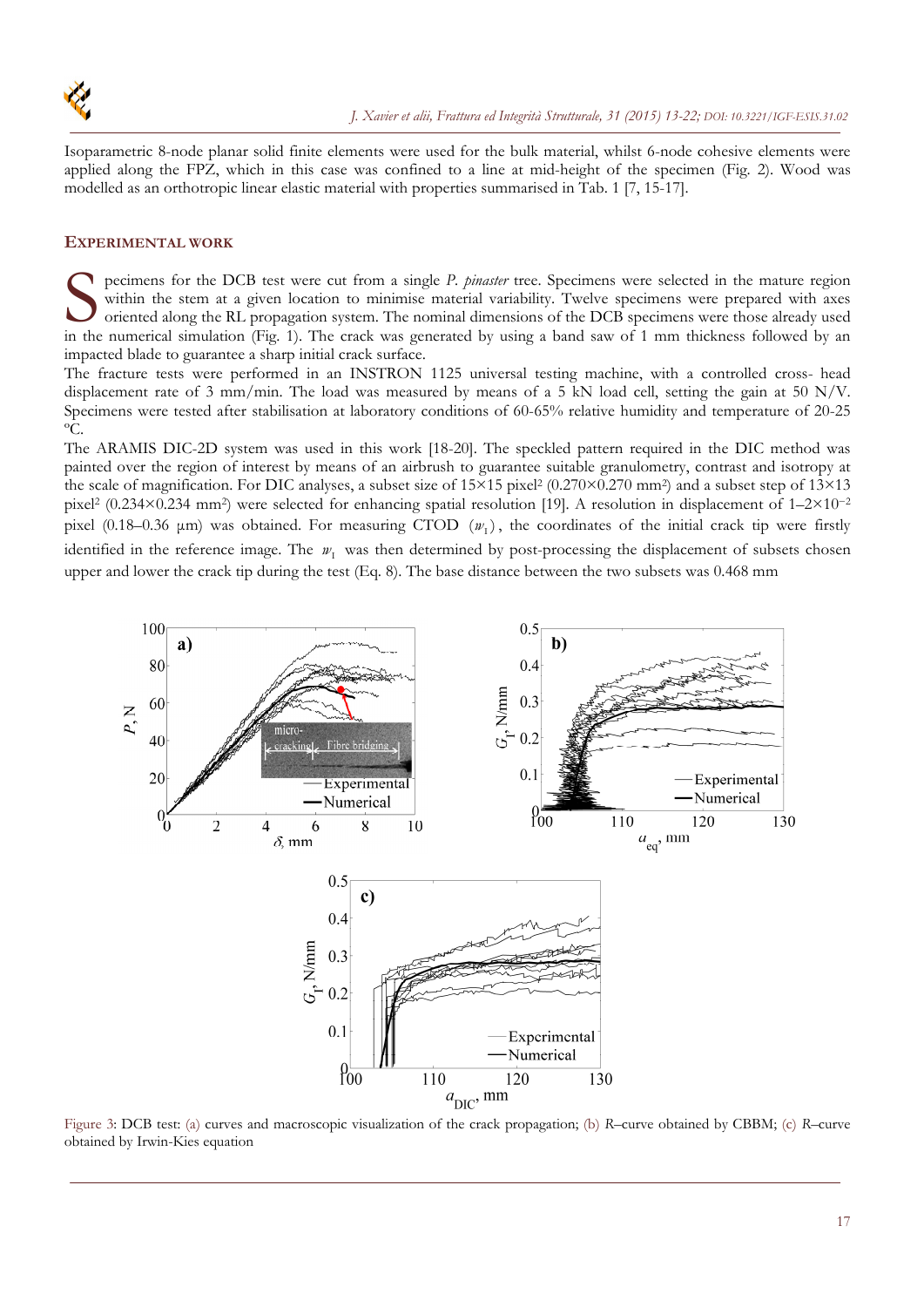

#### **RESULTS AND DISCUSSION**

he crack length propagation during the fracture test was determined based on DIC measurements:  $a_{\text{DIC}}(\delta) = a_0 + \Delta a(\delta)$ . The algorithm proposed for this evaluation together with a further comparison between  $a_{\text{ec}}$ and  $a_{\text{DIC}}$  as a function of the applied displacement in the DCB test is described in detailed in Ref. [10]. Hereafter, a systematic evaluation of mode I fracture properties (*R* – curve and cohesive law) obtained from both CBBM and Irwin-Kies equations is addressed. To start with, the *R*–curves determined from both Irwin–Kies equation and CBBM (Eq. 3) were analysed. The compliance versus crack length ( $a_{\text{DIC}}$ ) function was fitted in the least-square sense by a cubic function of the form:  $C = ma^3 + n$ . The analytical differentiation of this function was then used in order to compute  $G_1$ . Fig. 3a shows the  $P - \delta$  curves obtained experimentally together with the numerical one resulting from FEA using the trilinear cohesive law (Fig. 2). This law was defined using the average values of  $G_{\text{Ic}}$  and  $\sigma_{\text{Iu}}$  in order to outline the area circumscribed by the law and the peak stress value, respectively. The coordinates of the inflection point ( $w_{\text{lb}} = 0.04$  mm,  $\sigma_{\text{lb}}$  = 2.0 MPa) were taken from the experimental cohesive laws, considering the issuing average values. The scatter on the initial compliance among the curves  $(C_0 = 0.072 \pm 0.0076 \text{ mm/N})$  is expected due to the inherent variability of the material. Moreover, qualitatively, the numerical prediction of the  $P - \delta$  curve was in good agreement with the experimental ones. In Fig. 3a it is also shown a macroscopic visualisation of crack propagation. As it can be seen, microcracking and fibre bridging can be identified. This confirms the difficulties in measuring accurately the crack length using conventional monitoring techniques. Some authors (e.g., [21]) report that the main mechanism of mode I fracture is fibre bridging. However, these observations suggest that both micro-cracking and fibre bridging contribute significantly for the energy dissipation in the FPZ. The *R*–curves in mode I obtained from the DCB test by both CBBM and Irwin-Kies equations are shown in Fig. 3b and 3c, respectively, together with the numerical resistance curve. The wide dispersion of the experimental curves is most likely a reflection of the local variability of wood microstructure at the initial crack tip (e.g., earlywood and latewood constituents).  $\prod_{\text{an}}^{\text{he}}$ 

|                |            |            |                 | <b>CBBM</b> |                 | IK       |
|----------------|------------|------------|-----------------|-------------|-----------------|----------|
| Specimens      | $\rho$     | $E_{f}$    | G <sub>li</sub> | $G_{Ic}$    | G <sub>li</sub> | $G_{Ic}$ |
|                | $(g/cm^3)$ | $(N/mm^2)$ | (N/mm)          | (N/mm)      | (N/mm)          | (N/mm)   |
| 1              | 0.539      | 9888       | 0.22            | 0.41        | 0.18            | 0.34     |
| $\overline{2}$ | 0.566      | 7279       | 0.14            | 0.28        | 0.10            | 0.21     |
| 3              | 0.529      | 8890       | 0.10            | 0.18        | 0.15            | 0.25     |
| 4              | 0.545      | 7423       | 0.14            | 0.41        | 0.14            | 0.40     |
| 5              | 0.548      | 8585       | 0.20            | 0.30        | 0.18            | 0.27     |
| 6              | 0.550      | 9833       | 0.17            | 0.29        | 0.15            | 0.27     |
| 7              | 0.535      | 7585       | 0.13            | 0.21        | 0.12            | 0.19     |
| 8              | 0.496      | 8473       | 0.20            | 0.37        | 0.16            | 0.30     |
| 9              | 0.566      | 8043       | 0.25            | 0.34        | 0.20            | 0.27     |
| 10             | 0.553      | 10105      | 0.17            | 0.27        | 0.15            | 0.25     |
| Mean           | 0.543      | 8610       | 0.17            | 0.31        | 0.15            | 0.27     |
| C.V.(9/0)      | 3.8        | 12.2       | 26.3            | 25.4        | 18.6            | 22.1     |

Table 2: Density ( $\rho$ ), flexural modulus ( $E_f$ ), initial ( $G_i$ ) and critical ( $G_i$ ) strain energy release rates in mode I obtained from the DCB tests by CBBM and Irwin-Kies (IK) equation.

From the *R*–curves, the evaluation of the strain energy release rate in mode I was carried out at two distinct stages. The first corresponds to the starting point of the non-linearity in the  $P - \delta$  curve and therefore the initialisation of the FPZ  $(G<sub>li</sub>)$ , whilst the second is defined at the maximum loading  $(G<sub>lm</sub>)$ . Due to the fact that some of the *R*–curves do not reveal a clear plateau identifying the critical strain energy release rate, it was assumed that:  $G_{Im} = G_{Ic}$ . This value is then related to the complete development of the FPZ and initial steady-state crack propagation [7,10]. The  $G_{\text{Ii}}$  and  $G_{\text{Ic}}$  values for both CBBM and Irwin-Kies equations are reported in Tab. 2, together with density and flexural modulus (Eq. 2).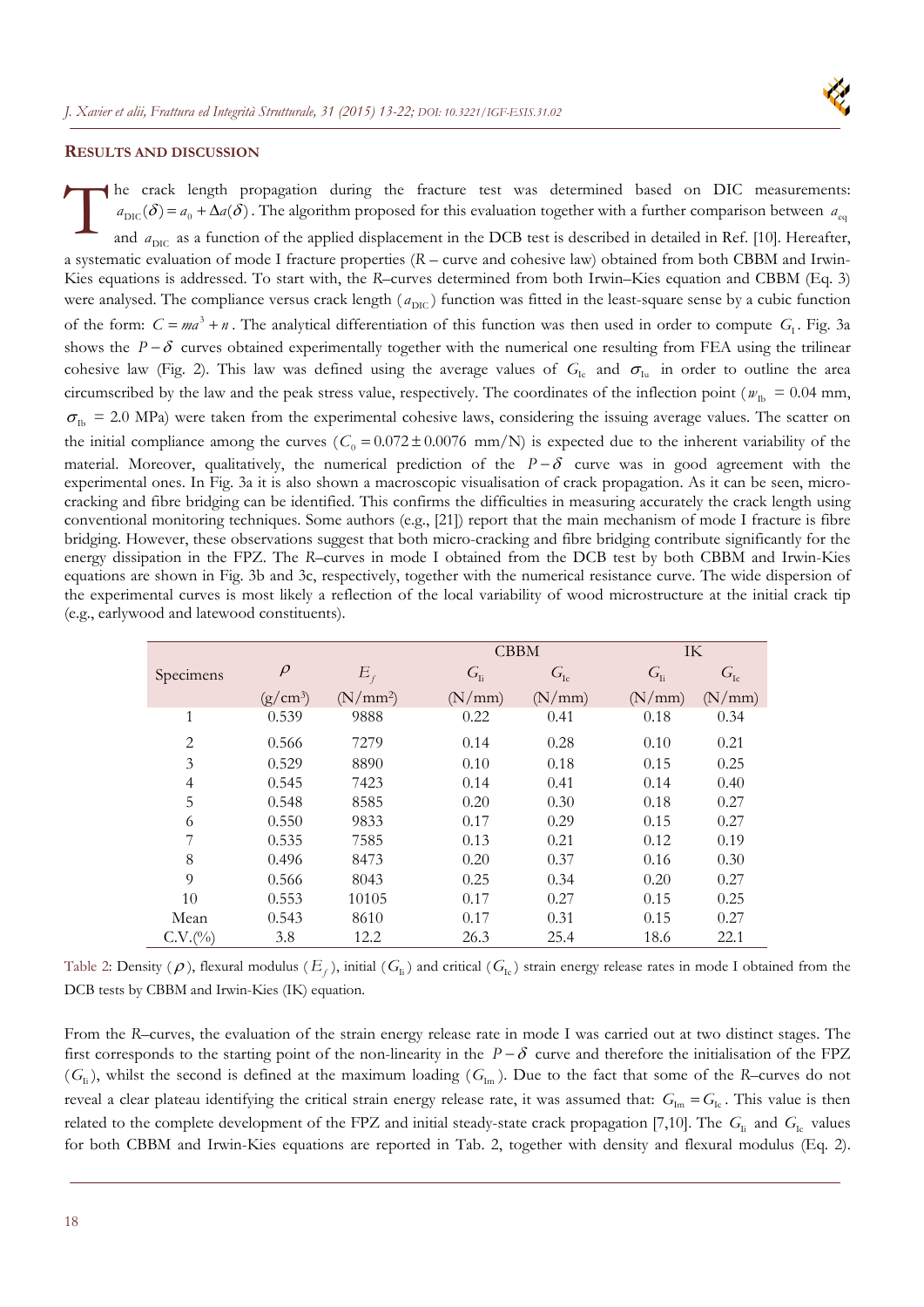These results point out that an underestimation of  $G<sub>I</sub>$  can be obtained if the actual crack length is used (Eq. 1) because a fraction of fracture energy dissipation at the FPZ is not properly taken into account. It should be noted that the density values among specimens have a coefficient of variation (C.V.) lower than 4%. Consequently, it is not surprising that scatter of G<sub>Ii</sub> and G<sub>Ic</sub> was not statistically correlated with density. Indeed, as already pointed out, this scatter is likely due to natural variability of wood cellular structure at the crack tip among specimens. As can be concluded, the evaluation of the strain energy release rate in mode I by the Irwin-Kies equation is slightly lower than the one from CBMM. This difference is of 11.8% and 12.9% for G<sub>Ii</sub> and G<sub>Ic</sub> respectively, which is lower than the coefficients of variation among the tested specimens. The higher scatter observed in the *R*-curves resulting from CBBM relative to Irwin-Kies is explained by the scatter on elastic properties. In fact, since CBBM is based on specimen compliance it becomes more susceptible to material variability.

From the DIC measurements both normal and transverse CTOD, with regard to the crack plane, were determined during the DCB test. As expected, CTOD in mode II  $(w_{\text{II}})$  was negligible. Characteristic *R*–curves in mode I  $(G_1 - w_1)$  were then obtained as shown in Fig. 4a and Fig. 5a for the CBBM and Irwin-Kies equations, respectively. The numerical characteristic *R*–curve obtained by FEA of the DCB test was generically in relative good agreement with the experimental ones. For determining the cohesive law (Eq. 5), a logistic function (Eq. 6) was firstly fitted to the experimental data as shown in Figs. 4b (CBBM) and 5b (Irwin-Kies). For this analysis, only the data points just before initial crack propagation, where the FPZ is assumed to be completely developed were considered. As it can be seen, a relatively good approximation was obtained in both cases. This procedure allows filtering experimental data and provides a basis for analytical differentiation, which is less prone to noise amplification. The cohesive laws in mode I obtained from the DCB test are shown in Figs. 4c (CBBM) and 5c (Irwin-Kies), together with the numerical curve.



Figure 4: DCB test processed by CBBM: (a) characteristic R–curves; (b) least-square regression with the logistic function; (c) cohesive laws in mode I; (d) comparison between logistic and exponential mean cohesive laws.

The parameters  $(A_1, A_2, p$  and  $w_{10}$ ) of the logistic function (Eq. 6) obtained from this study are reported in Tab. 3 (CBBM) and 4 (Irwin-Kies), together with the characteristic values of maximum stress ( $\sigma_{\text{in}}$ ) and relative displacements  $(w_{I_u}, w_{I_c})$  in Fig. 2) in mode I. The mean value of  $A_2$  (Tab. 3 and 4) represents an estimation of  $G_{I_c}$ . In this case, a systematic lower evaluation was obtained from this fitting with regard to the independent measurements based on the *R*–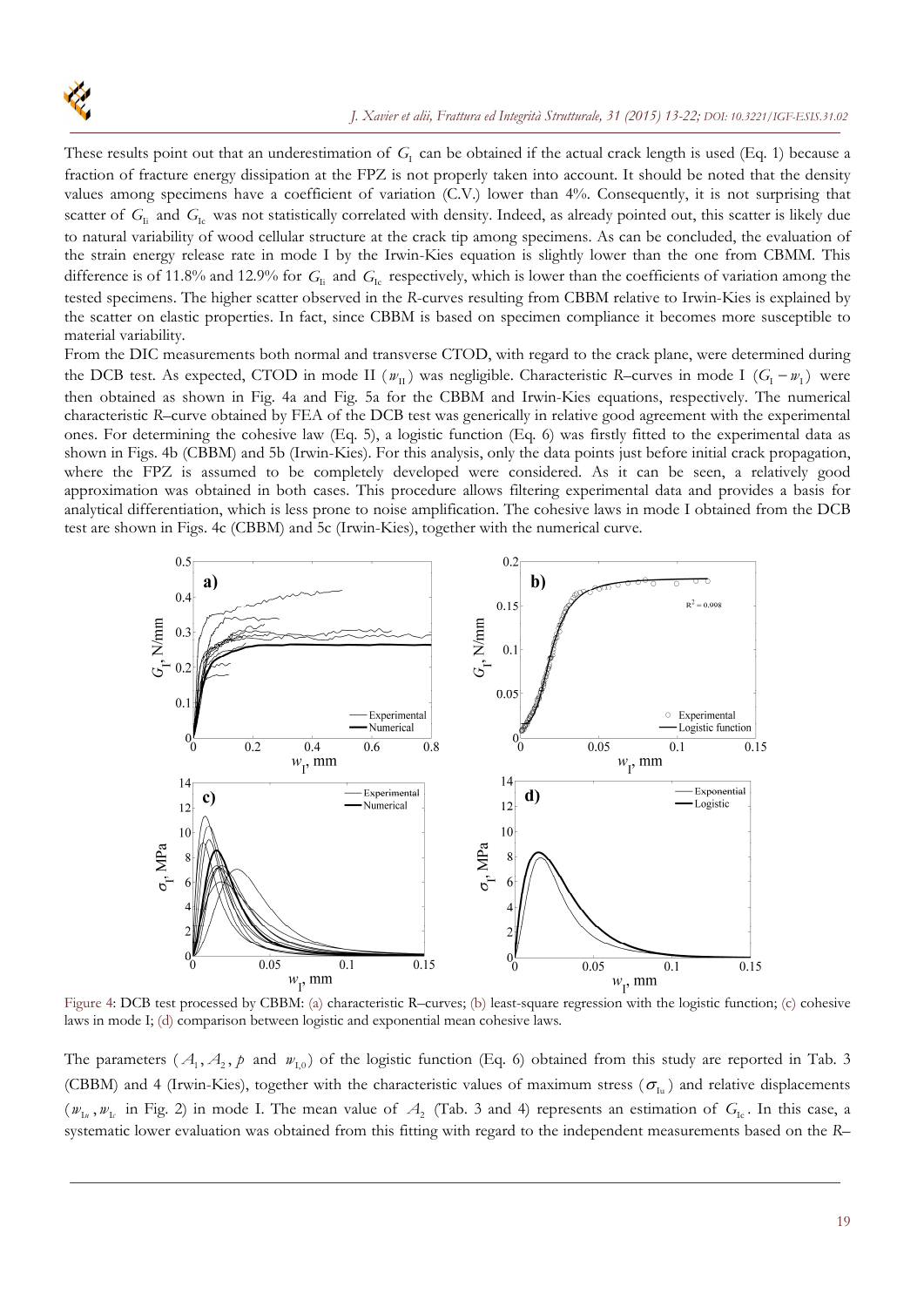

curves (Tab. 2). It is interesting to notice that  $\sigma_{Iu}$  (Tab. 3, 4) is of the same order of magnitude as the radial tensile strength (7.93 MPa) measured from tensile tests on *P. pinaster* (with density of 0.7 g/cm3) in [22].

The mean cohesive law in mode I for *P. pinaster* was determined from the mean values of the parameters governing the logistic function, as shown in Figs. 4d (CBBM) and 5d (Irwin-Kies). For comparison purposes, the exponential (Eq. 7) cohesive law is also plotted in Figs. 4d (CBBM) and 5d (Irwin-Kies), determined from mean values of the fitting parameters. Qualitatively both laws have a similar behaviour as summarised in Tab. 3 and 4.



Figure 5: DCB test processed by Irwin-Kies equation: (a) characteristic *R*–curves  $(G_1 - w_1)$ ; (b) least-square regression with the logistic function; (c) cohesive laws in mode I  $(\sigma_1 - w_1)$ ; (d) comparison between logistic and exponential mean cohesive laws.

|                        |                   |         |             |           |                                          |                   | $\sigma_{\text{\tiny{Iu}}}$ |             |  |
|------------------------|-------------------|---------|-------------|-----------|------------------------------------------|-------------------|-----------------------------|-------------|--|
| Specimens              | $\mathcal{A}_{1}$ | $A_{2}$ | $\rlap{/}D$ | $w_{I,0}$ | $\mathcal{W}_{\mathrm{I}\boldsymbol{u}}$ | $w_{\mathrm{Ic}}$ | Logistic                    | Exponential |  |
|                        | (N/mm)            | (N/mm)  | $(-)$       | (mm)      | (mm)                                     | (mm)              | (MPa)                       | (MPa)       |  |
| $\mathbf{1}$           | 0.016             | 0.35    | 2.45        | 0.026     | 0.018                                    | 0.12              | 9.19                        | 9.16        |  |
| 2                      | 0.011             | 0.29    | 2.05        | 0.017     | 0.010                                    | 0.12              | 10.5                        | 9.90        |  |
| $\mathfrak{Z}$         | 0.016             | 0.18    | 3.09        | 0.020     | 0.016                                    | 0.08              | 7.14                        | 5.49        |  |
| $\overline{4}$         | 0.005             | 0.28    | 2.43        | 0.027     | 0.019                                    | 0.13              | 7.31                        | 6.37        |  |
| 5                      | 0.016             | 0.30    | 2.21        | 0.027     | 0.017                                    | 0.15              | 7.16                        | 6.52        |  |
| 6                      | 0.004             | 0.29    | 1.81        | 0.016     | 0.008                                    | 0.12              | 11.3                        | 11.2        |  |
|                        | 0.006             | 0.21    | 2.40        | 0.015     | 0.010                                    | 0.08              | 9.44                        | 8.32        |  |
| 8                      | 0.013             | 0.31    | 1.99        | 0.032     | 0.019                                    | 0.19              | 6.02                        | 5.71        |  |
| 9                      | 0.019             | 0.35    | 2.81        | 0.037     | 0.029                                    | 0.16              | 7.04                        | 5.60        |  |
| 10                     | 0.004             | 0.25    | 2.24        | 0.024     | 0.015                                    | 0.13              | 7.30                        | 6.61        |  |
| Mean                   | 0.011             | 0.28    | 2.35        | 0.024     | 0.016                                    | 0.13              | 8.24                        | 7.48        |  |
| Coefficient            |                   |         |             |           |                                          |                   |                             |             |  |
| of variation<br>C.V(%) | 51.5              | 19.5    | 16.2        | 30.1      | 36.4                                     | 25.2              | 21.1                        | 26.9        |  |

Table 3: Parameters of the logistic function ( $A_1, A_2, p$  and  $w_{1,0}$ ), and characteristic values of maximum stress ( $\sigma_{1u}$ ) and relative displacements ( $w_{I_u}$ ,  $w_{I_c}$ , see Fig. 2) determined by CBBM.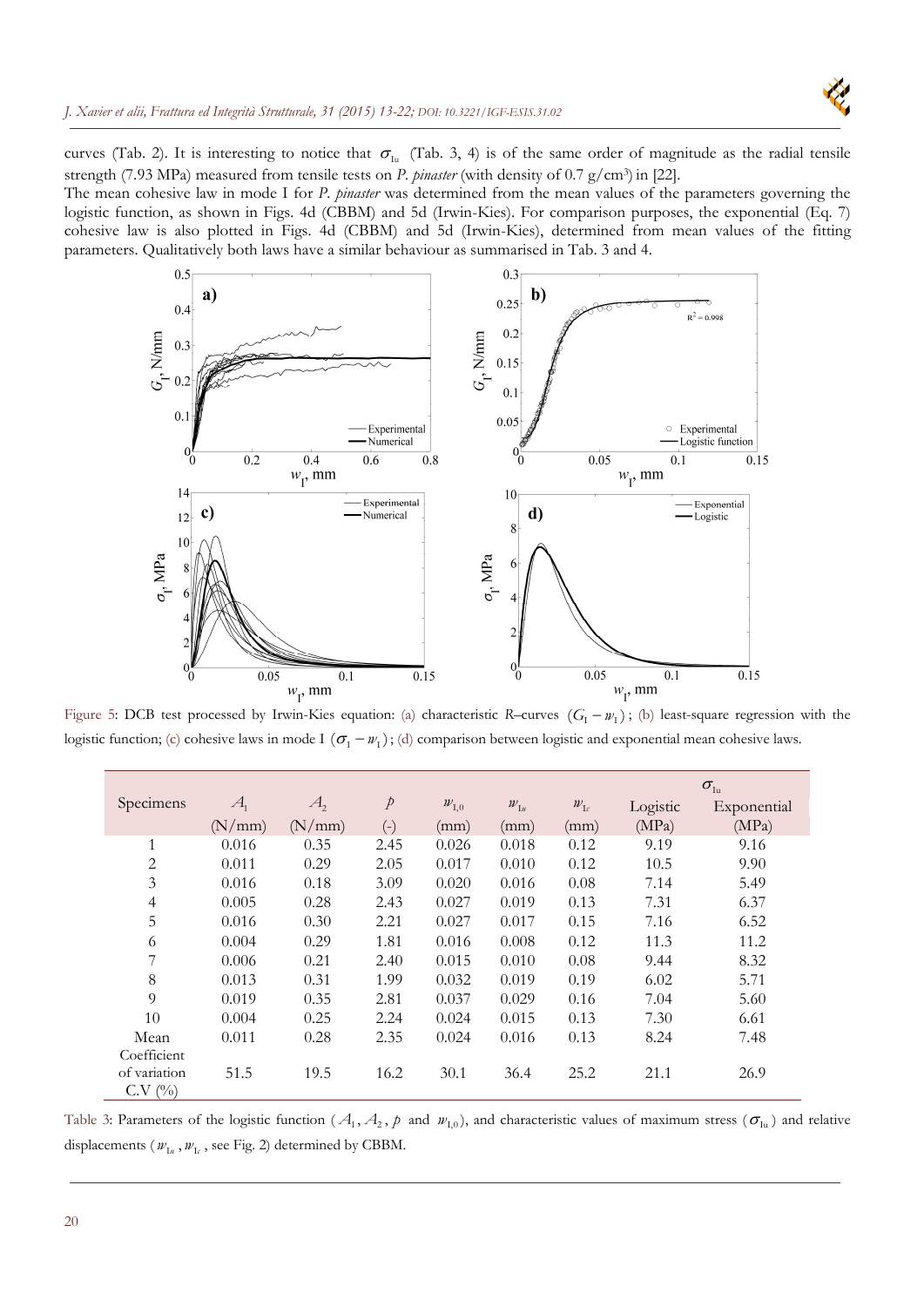|                |         |         |               |                              |                                          |                           | $\sigma_{\text{\tiny{Iu}}}$ |             |
|----------------|---------|---------|---------------|------------------------------|------------------------------------------|---------------------------|-----------------------------|-------------|
| Specimens      | $A_{1}$ | $A_{2}$ | $\mathcal{P}$ | $\mathcal{W}_{\mathrm{I},0}$ | $\mathcal{W}_{\mathbb{I}\boldsymbol{u}}$ | $\mathcal{W}_{\text{I}c}$ | Logistic                    | Exponential |
|                | (N/mm)  | (N/mm)  | $(-)$         | (mm)                         | (mm)                                     | (mm)                      | (MPa)                       | (MPa)       |
| $\mathbf{1}$   | 0.001   | 0.32    | 1.51          | 0.014                        | 0.005                                    | 0.14                      | 9.19                        | 9.81        |
| $\mathbf{2}$   | 0.002   | 0.23    | 1.60          | 0.019                        | 0.008                                    | 0.14                      | 7.20                        | 7.45        |
| $\mathfrak{Z}$ | 0.023   | 0.26    | 3.15          | 0.019                        | 0.016                                    | 0.08                      | 10.5                        | 8.00        |
| $\overline{4}$ | 0.005   | 0.25    | 2.48          | 0.026                        | 0.019                                    | 0.13                      | 6.95                        | 6.01        |
| 5              | 0.013   | 0.26    | 2.14          | 0.027                        | 0.017                                    | 0.15                      | 6.15                        | 5.69        |
| 6              | 0.004   | 0.26    | 1.82          | 0.016                        | 0.008                                    | 0.12                      | 10.2                        | 10.0        |
| 7              | 0.005   | 0.18    | 2.37          | 0.015                        | 0.010                                    | 0.08                      | 8.28                        | 7.35        |
| 8              | 0.009   | 0.25    | 1.86          | 0.033                        | 0.018                                    | 0.18                      | 4.58                        | 4.38        |
| $\overline{Q}$ | 0.013   | 0.27    | 2.64          | 0.038                        | 0.028                                    | 0.16                      | 5.33                        | 4.38        |
| 10             | 0.004   | 0.23    | 2.24          | 0.024                        | 0.014                                    | 0.13                      | 6.70                        | 6.06        |
| Mean           | 0.008   | 0.25    | 2.18          | 0.023                        | 0.014                                    | 0.13                      | 7.51                        | 6.93        |
| Coefficient    |         |         |               |                              |                                          |                           |                             |             |
| of variation   | 87.2    | 13.8    | 23.1          | 34.3                         | 47.2                                     | 22.9                      | 26.6                        | 28.5        |
| C.V.(9/0)      |         |         |               |                              |                                          |                           |                             |             |

Table 4: Parameters of the logistic function ( $A_1, A_2, p$  and  $w_{1,0}$ ), and characteristic values of maximum stress ( $\sigma_{1,0}$ ) and relative displacements ( $w_{I_u}$ ,  $w_{I_c}$ , see Fig. 2) determined by the Irwin-Kies equation.

# **CONCLUSIONS**

he resistance curves in mode I of *P. pinaster* were determined by applying the CBBM and Irwin-Kies equations to the DCB fracture test. Initial and critical strain energy release rates in mode I were then determined. By combining these strain energy release rate values, determined from both CBBM and Irwin-Kies equations, with CTOD in The resistance curves in mode I of *P. pinaster* were determined by applying the CBBM and Irwin-Kies equations to the DCB fracture test. Initial and critical strain energy release rates in mode I were then determined. By c method. Results were consistent with literature values. Moreover, the proposed procedure was validated by finite element simulations using a cohesive zone model with a bilinear softening law that was adjusted to the experimental ones. The good agreement observed between numerical and experimental results demonstrates the adequacy of the proposed procedure in the determination of the wood cohesive law under mode I fracture.

### **ACKNOWLEDGEMENT**

his work is supported by European Union Funds (FEDER/COMPETE - Operational Competitiveness Programme) and by national funds (FCT - Portuguese Foundation for Science and Technology) under the project FCOMP-01-0124-287 FEDER-022692. The authors would like to acknowledge the support of FCT under the his work is supported by European Union Funds (FEI<br>Programme) and by national funds (FCT - Portuguese Found:<br>FCOMP-01-0124-287 FEDER-022692. The authors would l<br>project PTDC/EME-PME/114443/2009 and Ciência 2008 program.

### **REFERENCES**

- [1] Satyanarayana, K., Arizaga, G.G.C., Wypych, F., Biodegradable composites based on lignocellulosic fibers An overview, Prog Polym Sci, 34 (2009) 982–1021.
- [2] Xavier, J., Belini, U., Pierron, F., Morais, J., Lousada, J., Tomazello, M., Characterisation of the bending stiffness components of MDF panels from full-field slope measurements, Wood Sci Technol, 47 (2013) 423–441
- [3] FAO, State of the World's Forests 2009 Report. Part 2 Adapting for the future. UN Food and Agriculture Organization (2009).